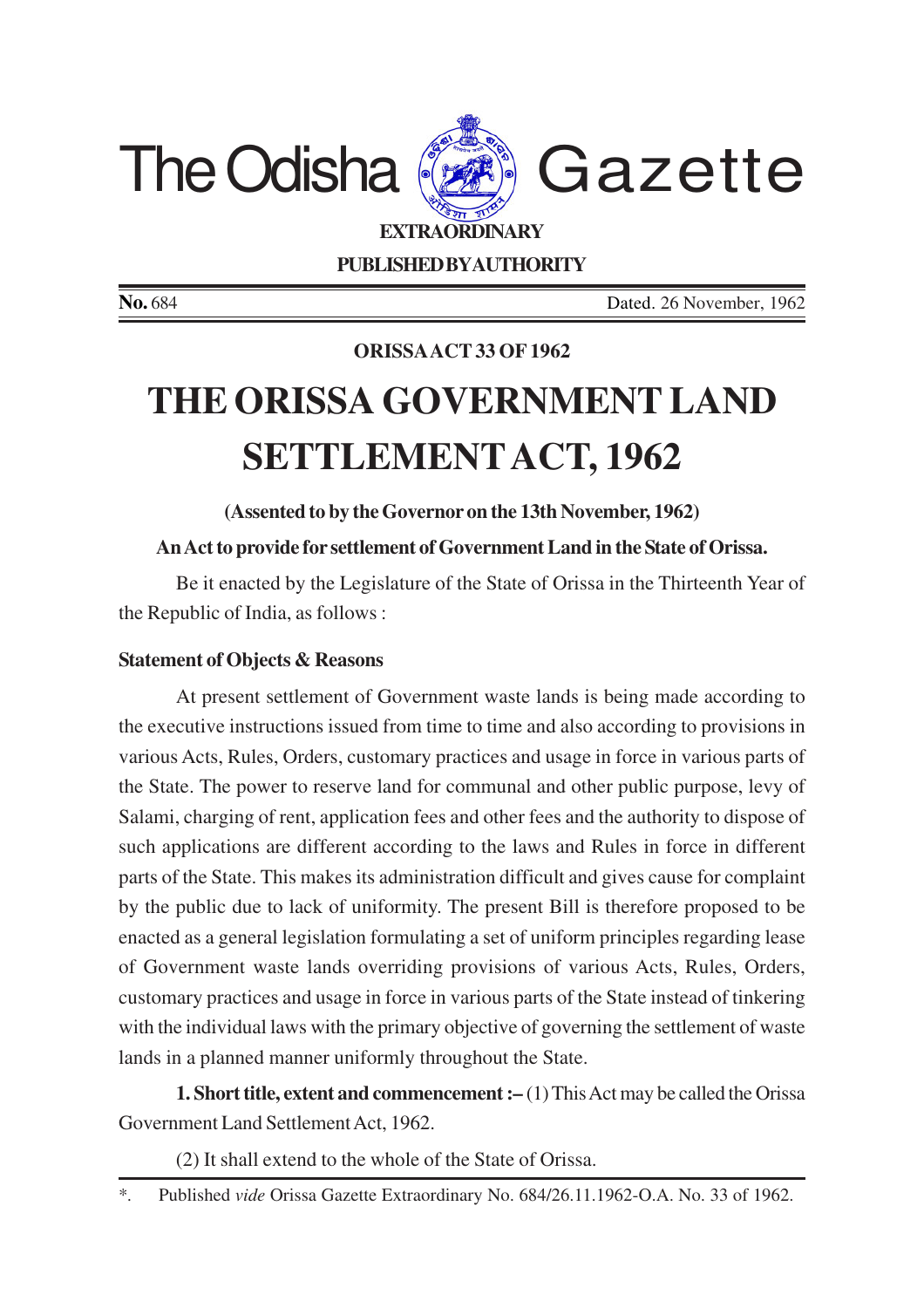(3) The sections shall come into force at once and the remaining provisions of this Act shall come into force<sup>1</sup> on such date as Government may, by notification, appoint in that behalf.

**2. Definitions :–**`In this Act, unless the context otherwise requires :

- $^{2}[(a)]$ "Collector" shall include an Additional District Magistrate;
- **3** [(aa) **''Government''** means the State Government of Orissa;]
- (b) **''Government land''** means any waste land belonging to Government, whether cultivable or not, recorded as House-site, Anabadi, Chot Jungle, Puratan Patit, Nutan Patit, Parityakta Bedakhali, **<sup>4</sup>** [Gochar] or by any other description, whatsoever;

*5 [Explanation :–* The expression ''any other description, whatsoever'' shall include–

- (i) Khasmahal land, that is to say Mahals held under Khas which are treated as Government estates and the rents of which are payable under Section 3 of the Bengal Land Revenue Settlement Regulation, 1822 [Bengal Regulation VII of 1822] or under Section 4 of the Bengal Land Revenue Settlement Regulation, **<sup>5</sup>** [Bengal Regulation IX of 1825];
- (ii) Nazul lands situated in the State;
- (iii) Gramakantha Parambok lands in the ex-Madras areas; and
- (iv) Anabadi lands situated in the State;
- **6** [(b-1) **"Landless agricultural labourer"** means a person who has no means of livelihood other than agriculture, provided :
	- (i) he or any member of his family owns no land excluding homestead; and
	- (ii) his total annual income, together with the total annual income of alI the members of his family who are living with him in common mess from all source does not exceed rupees three thousand and six hundred or an amount which the State Government may, by notification from time to time, specify in that behalf ;]
- **7** [(b-2) **''Person''** means **<sup>8</sup>** [an individual] , the total extent of whole land excluding homestead, together with lands held by all the members of his family who are living with him in common mess is less than one standard acre

<sup>1.</sup> Sections 2 to 9 came into force w.e.f. 1.1.1965 *vide* Notification No. 43 GD (GL) 425/64-R.

<sup>2.</sup> Inserted *vide* Orissa Act No. 5 of 1974.

<sup>3.</sup> Re-lettered *ibid.*

<sup>4.</sup> Inserted *vide* Orissa Act No. 48 of 1975.

<sup>5.</sup> Inserted *vide* Orissa Act No. 1 of 1991.

<sup>6.</sup> Substituted *vide* Orissa Act No. 2 of 1990.

<sup>7.</sup> Inserted *ibid.*

<sup>8.</sup> Substituted *vide* Odisha Act No. 26 of 2013,O.G.E. No. 2206, dated 13.11.2013.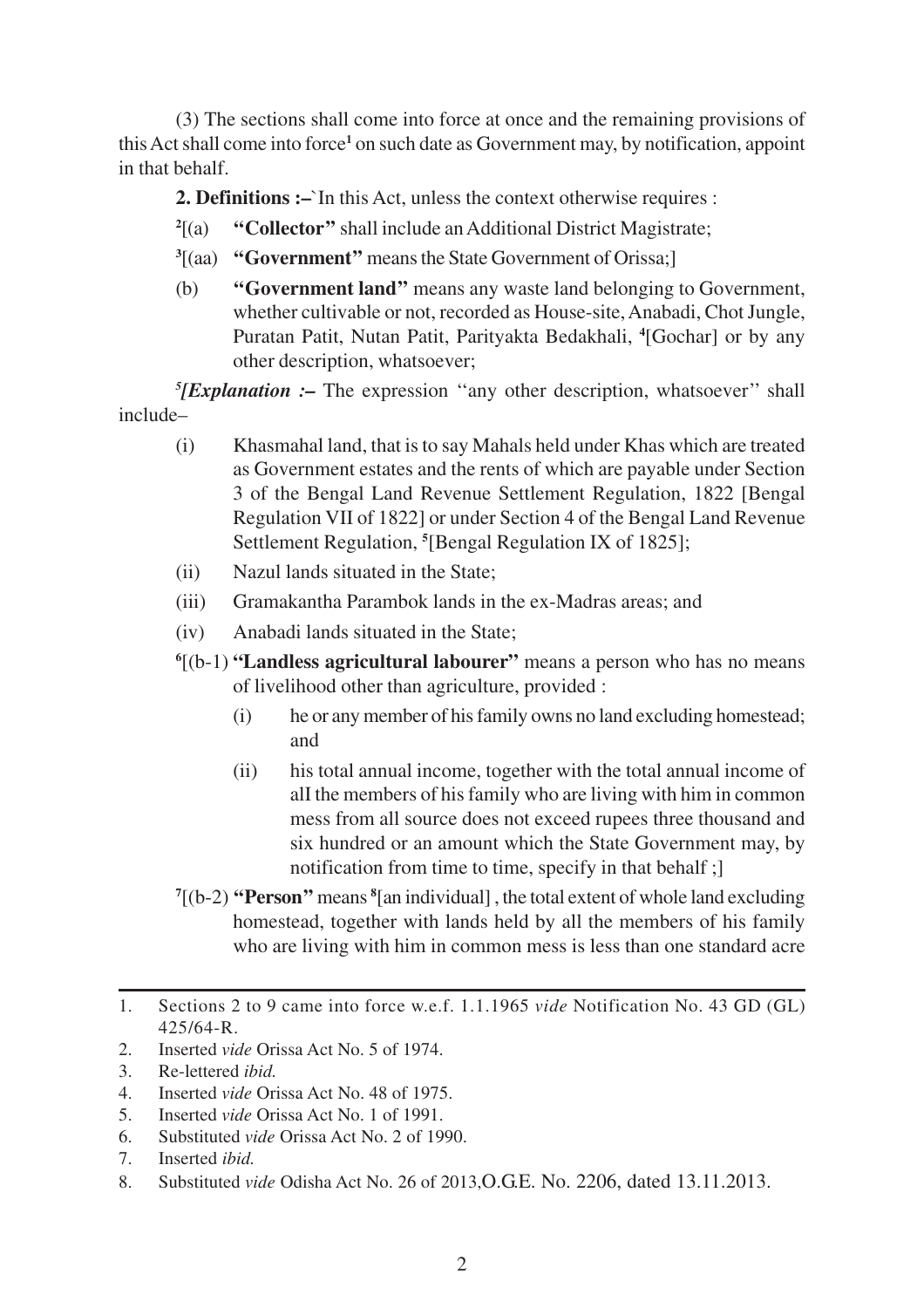and whose total annual income together with the total annual income of all the members of his family living with him in common mess, does not exceed rupees three thousand and six hundred or an amount which the State Government may, by notification from time to time, specify in that behalf **A-1**[and includes any company or association or body of individuals whether incorporated or not or any local authority;

- (c) **''prescribed''** means prescribed by Rules made under this Act;
- $\mathbf{1}[(d)]$ "Revenue Officer" means any officer appointed as such by the Government to discharge any of the functions of a Revenue Officer under the provisions of the Orissa Land Reforms Act, 1960, (Orissa Act 16 of 1960);
- (e) **''Tahasildar''** includes and Additional Tahasildar.]

**3. Reservation and settlement of Government land :– <sup>2</sup>** [(1) Notwithstanding anything to the contrary in any law or any custom, practice or usage having the force of law ,Government shall not be deemed to be debarred from exercising all or any of the following powers in respect of Government lands, namely :

- (a) to reserve such portion of the lands as they deem proper for the purpose of being used as house-sites or for any communal or industrial purpose or for any other purpose whatsoever;
- (b) to charge premium for settlement of any such land;
- (c) to charge rent for the lands so settled;
- (d) to charge fees on applications for settlement of lands and such other fees as may be necessary for or incidental to the disposal of such fees shall be payable in the prescribed manner; and
- $\sqrt[3]{(e)}$ [(e) to authorise any officer of Government not below the rank of a Tahasildar to dispose of applications for settlement of lands and to settle the same in such manner as may be prescribed and subject to the provisions of Subsections  $(2)$  &  $(3)$  :

**4** [Provided that no Government land recorded as Gochar shall be reserved for any purpose mentioned in Clause (a) or settled under Clause (e) without being dereserved in accordance with the provisions contained in Section 3-A.]

**4** [(2) In the settlement of lands under Clause (e) of Sub-section (1), seventy *per centum* thereof shall be settled with the persons belonging to the Scheduled Tribes and the Scheduled Castes in proportion to their respective populations in the village in which the lands are situated and the remaining lands shall be settled with the other persons not belonging to the aforesaid categories:

Provided that if sufficient number of persons belonging to the aforesaid categories are not available in the village in which the lands are situated, or being available, are

- 1. Inserted *vide* Orissa Act No. 5 of 1974.
- 2. Re-numbered *vide* Orissa Act No. 5 of 1974.
- 3. Substituted *vide* Orissa Act No. 5 of 1974.
- 4. Inserted *vide* Orissa Act No. 48 of 1975.

A-1. Added *vide* Odisha Act No. 26 of 2013,O.G.E. No. 2206, dated 13.11.2013.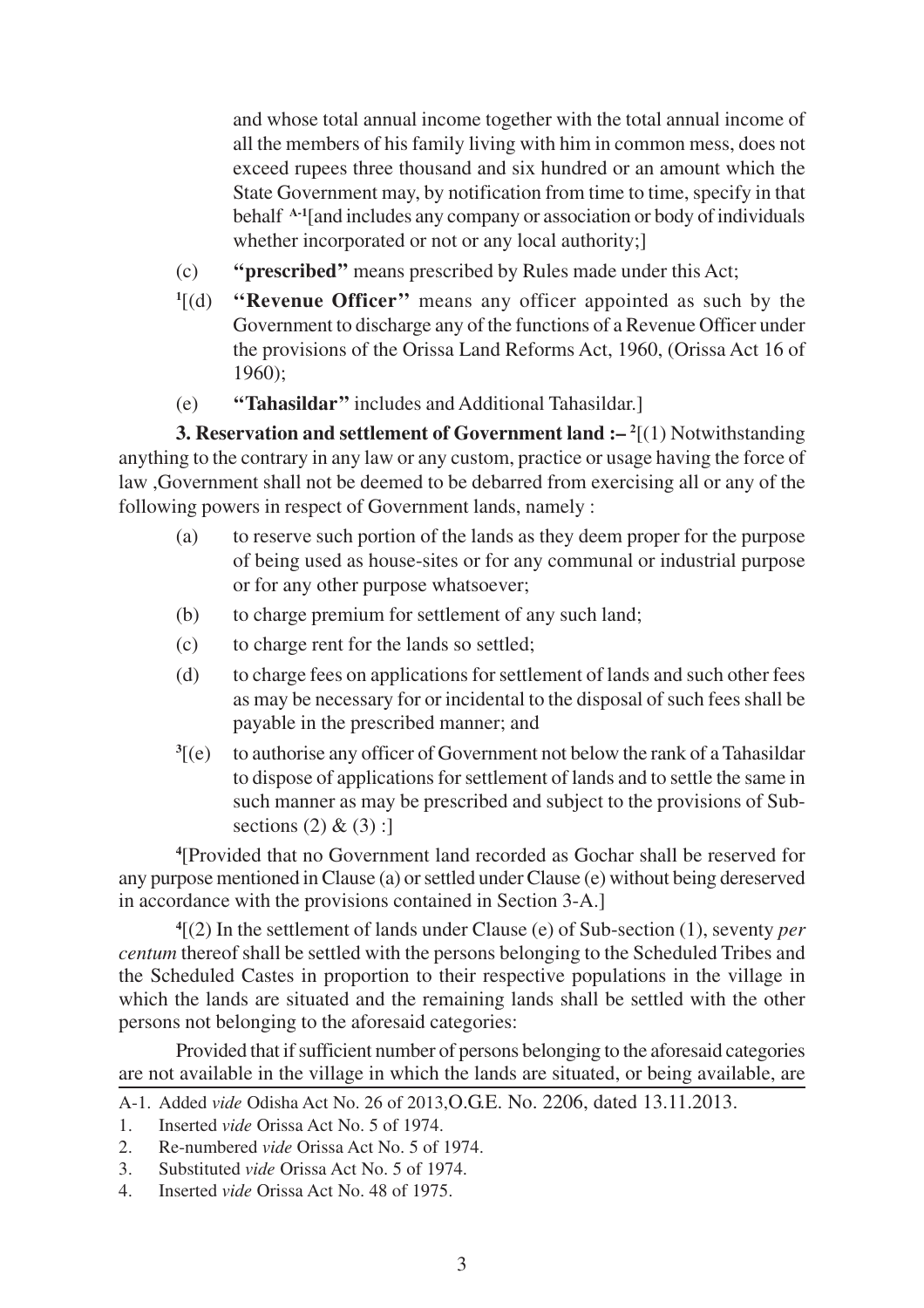not willing to accept the settlement of land so much of the land reserved for the said persons as cannot be settled with them may be settled with other persons.]

 $\binom{1}{2}$  (2-a) <sup>2</sup>[ \* \* \* \*]]

**3** [(3) The settlement of land under this section shall be made in the following order of priority, namely-

- (a) co-operative farming societies formed by landless agricultural labourers;
- (b) any landless agricultural labourers of the village in which the land is situate or of any neighbouring village;
- (c) ex-servicemen or members of the Armed Forces of the Union, if they belong to the village in which the land is situated;
- (d) raiyats who personally cultivate not more than one standard acre of **4** [\* \* \* \*] land;

*Explanation–* ln this clause the expression "Standard Acre" has the meaning assigned to it in the Orissa Land Reforms Act 16 of 1960; and

(e) in the absence of person belonging to any of the foregoing categories, any other person.]

**5** [(4) Notwithstanding anything to the contrary contained in the preceding subsections or in any law or any custom, practice or usage having the force of law-

(a) any land of the category of Khasamahal, Nazul, Gramkantha Parambok or Abadi, wherever situated and used for any purpose, may, on application, be permanently settled with heritable and transferable right with the person who is in occupation of such land either on the basis of lease or otherwise for a period of at least three years prior to the appointed date, in such manner and subject to payment of such amount to the Government as may be prescribed;

*Explanation :*- The word 'lease' includes sub-lease or subsequent lease by the lessee or the sub-lessee, as the case may be.

- (b) if any person in occupation of the land as mentioned in clause (a) fails to apply under the provisions of the said clause within a period as may be prescribed from the date of publication of the Orissa Government Land Settlement (Amendment) Act, 2009 in the *Official Gazette* for settlement of such land, he shall be summarily evicted in the manner prescribed and such land shall be resumed by the Government; and
- (c) the amount and rent payable to Government for such settlement through the Tahasildar concerned shall be recovered as arrear of land revenue, if the occupant fails to pay the same at the time of settlement.

<sup>1.</sup> Inserted *vide* Orissa Act No. 18 of 1981.

<sup>2.</sup> Omitted *vide* Orissa Act No. 15 of 2009 (w.e.f. 26.2.2009).

<sup>3.</sup> Inserted *vide* Orissa Act No. 5 of 1974.

<sup>4.</sup> Deleted *vide* Orissa Act No. 18 of 1981.

<sup>5.</sup> Substituted by Act No. 15 of 2009, (w.e.f. 26.2.2009) previously it was inserted by Orissa Act No. 1 of 1991.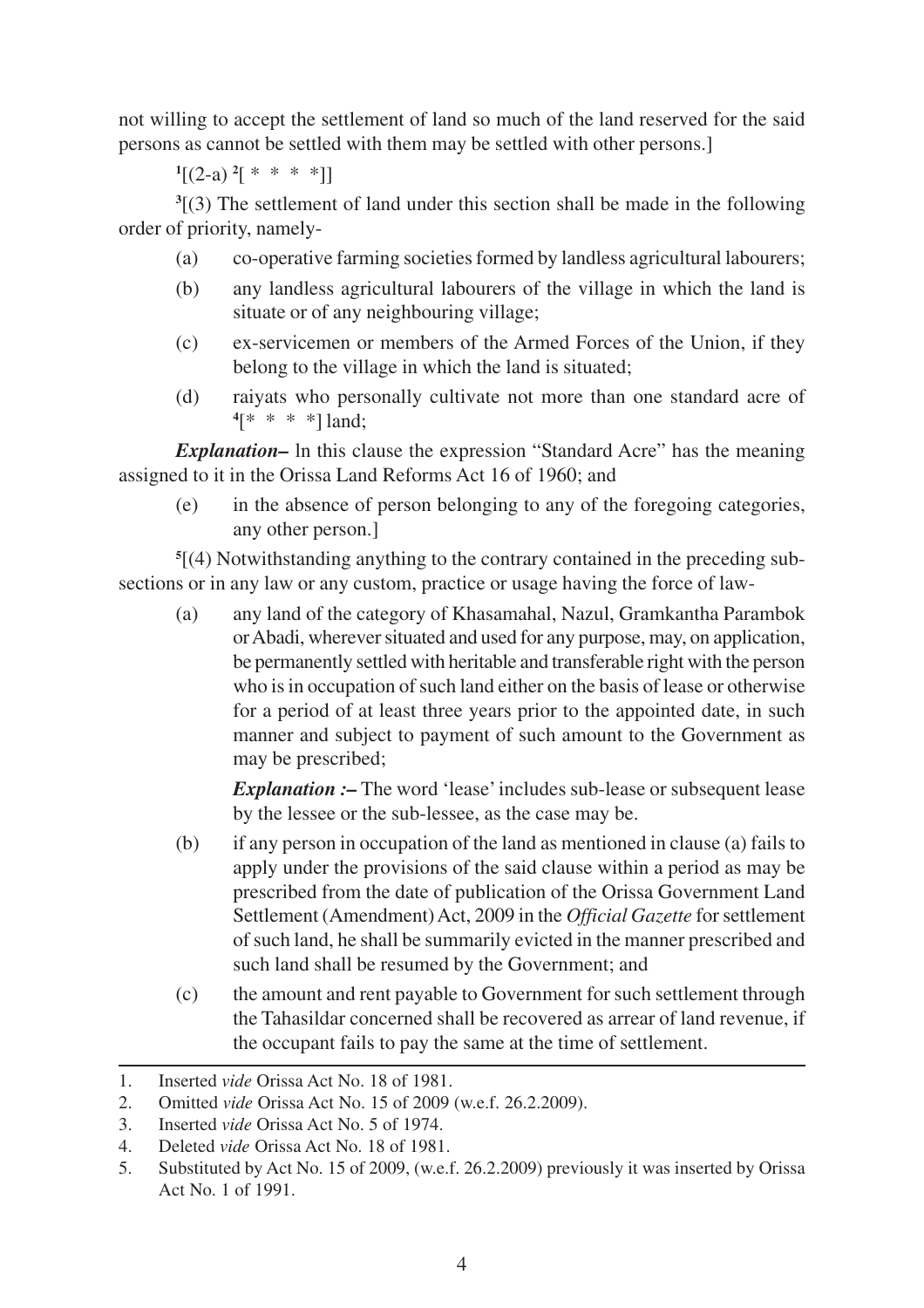*Explanation :–* For the purpose of this sub-section the expression "appointed date" shall mean the date of commencement of the Orissa Government Land Settlement (Amendment) Act, 2009.]

**1** [(5) Government shall, from time to time determine the maximum extent of land to be settled with any person under the provisions of this Act, for different purpose.]

**2 [3-A. Power to de-reserve land :–** (1) The Government may, by notification in the *Official Gazette*, authorise any officer, not below the rank of a Collector, to dereserve any land which has been reserved under Clause (a) of Section 3<sup>3</sup> [of any Government land recorded as Gochar] or any portion thereof.

(2) Any officer authorised under Sub-section (1) shall subject to such conditions and limitations as may be prescribed, have power to de-reserve any land referred to in that sub-section or any portion thereof, as the case may be,-

- (a) is no longer required for the purpose for which it was reserved; or
- (b) can no longer serve the purpose for which it was reserved;
- (c) is in excess of the reasonable requirement for the purpose for which it was reserved :

**3** [Provided that the officer so authorised shall, in assessing the reasonable requirement for the purpose of Gochar follow the prescribed principles laying down the extent of Gochar land to be set apart for use by the community.]

**3-B. Resumption of land and imposition of penalty :– <sup>4</sup>** [Any officer authorized under clause (e) of section 3 may resume any land settled by him, if he has reasons to believe that¯

- (a) the person with whom the land was settled, has used it for any purpose other than that for which it was settled; or
- (b) the person, other than homesteadless person or landless agricultural labourer, has not used the land for a period exceeding three years from the date of such settlement,

and may impose a penalty of an amount not exceeding one thousand rupees on such person:

Provided that no order under this section shall be passed without giving such person a reasonable opportunity of being heard in the matter :

Provided further that any land settled prior to the commencement of the Odisha Government Land Settlement (Amendment) Act, 2013, if not used within a period of three years from the date of such commencement, the authorized officer shall resume such land.".

**4. Settlement of char and diara lands :–** Nothing in any other law or custom or usage having the force of law shall debar the Government from making a settlement of any char or diara land coming into existence after the date of commencement of this Act such persons and subject to such terms and conditions as Government may deem fit:

**5** [Provided that nothing in this section shall apply to any char land which may form part of the holding of a raiyat under Section 21 of the Orissa Land Reforms Act 16 of 1960.

5. Added *vide* Orissa Act No. 18 of 1981.

<sup>1.</sup> Inserted *vide* Orissa Act No. 15 of 2009 (w.e.f. 26.2.2009).

<sup>2.</sup> Inserted *vide* Orissa Act No. 5 of 1974.

<sup>3.</sup> Inserted *vide* Orissa Act No. 48 of 1975.

<sup>4.</sup> Substituted *vide* Odisha Act No. 26 of 2013,O.G.E. No. 2206, dated 13.11.2013.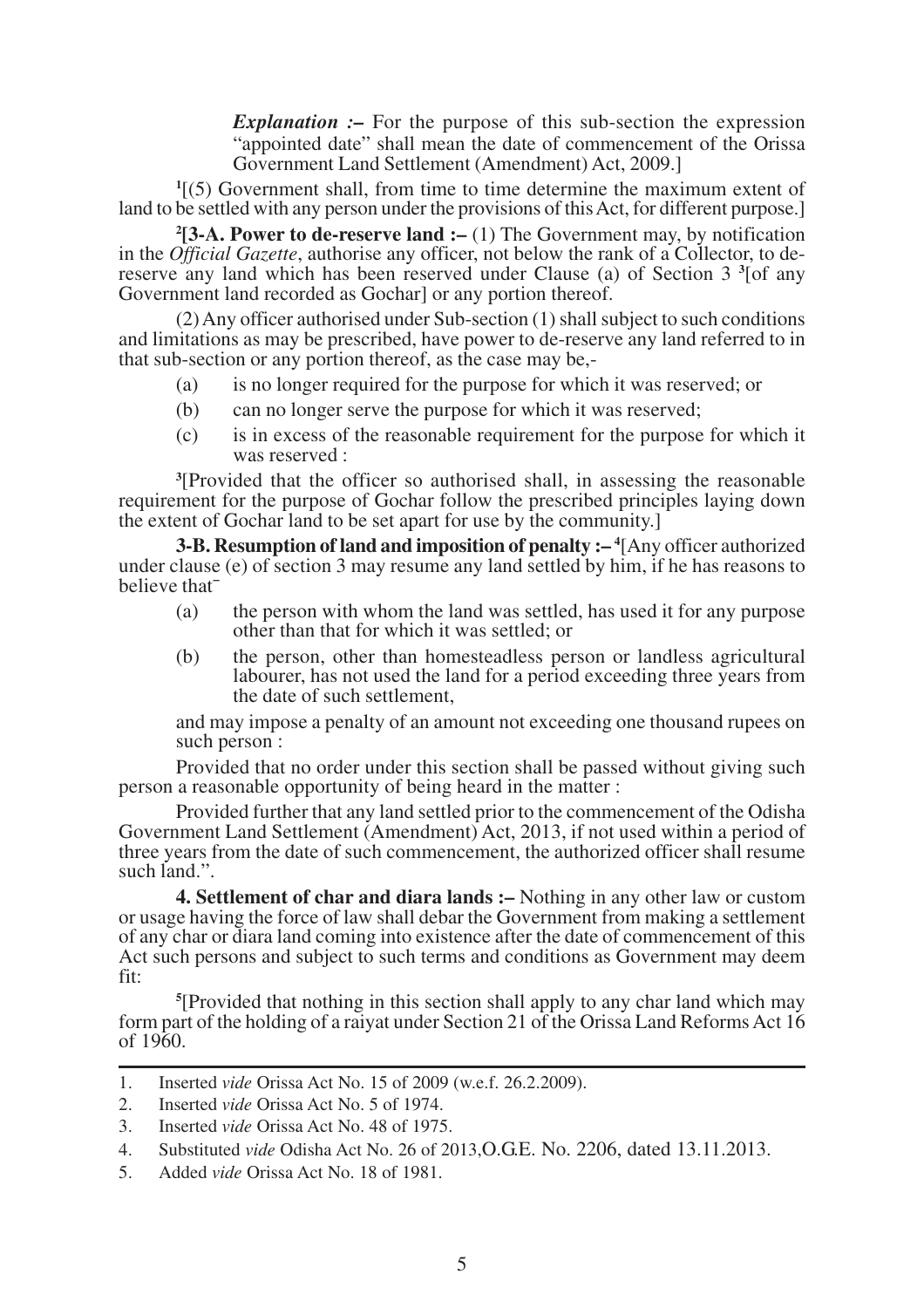*Explanation :–* For the purpose of this section-

- (a) *"Char"* means a gradual accretion to the bank formed by alluvial deposits in a river;
- (b) *"Diara"* means an island formed in the bed of a river or any land formed by the recession of a river.]

**5. Section 61 of Orissa Tenancy Act, 1913 not to apply to Government lands :–** The provisions of Section 61 of the Orissa Tenancy Act (Bihar and Orissa Act 2 of 1913) shall not apply to any Government land.

**1 [5-A. Preparation of schemes for management and development of Gochar lands :–** Notwithstanding anything to the contrary contained in any other law or in any custom, practice or usage having the force of law-

- (a) the Government may, in the prescribed manner, prepare a scheme for the management and development of Gochar lands and different schemes may be prepared in respect of Gochar lands situated in different areas;
- (b) where any such scheme has been prepared in respect to any Gochar land which vests in a Grama Sasan constituted under the Orissa Grama Panchayat Act, 1964 (Act 1 of 1965) the concerned Grama Panchayat shall manage the gochar land in accordance with such scheme; and
- (c) the Government may, if it deems fit, take over any Gochar land for management and development in accordance with the scheme prepared in respect of such land.]

**6. Revision during settlement proceedings :–** The rent payable in respect of any Government land shall be liable to revision during settlement proceedings under the Orissa Survey and Settlement Act, 1958. (Orissa Act 3 of 1959)

**2 [7. Appeal :–** (1) An appeal shall lie against any order made under Section 3 or Section 3-B-

- (a) where such order is made by an officer below the rank of a Sub-divisional Officer, to the Sub-divisional Officer;
- (b) Where such order is made by a Sub-divisional Officer, to the Collector; and
- (c) where such order is made by a Collector to the Revenue Divisional Commissioner.

(2) No appeal shall be entertained under Sub-section (1), unless it is preferred within thirty days from the date of the order appealed against:

Provided that appellate authority may admit an appeal preferred after the expiration of the aforesaid period of thirty days if it is satisfied that the appellant had sufficient cause for not preferring it within that period.

(3) Every appeal preferred under this section shall be heard and disposed of in

<sup>1.</sup> Inserted *vide* Orissa Act No. 5 of 1974.

<sup>2.</sup> Substituted *vide* Orissa Act No. 5 of 1974.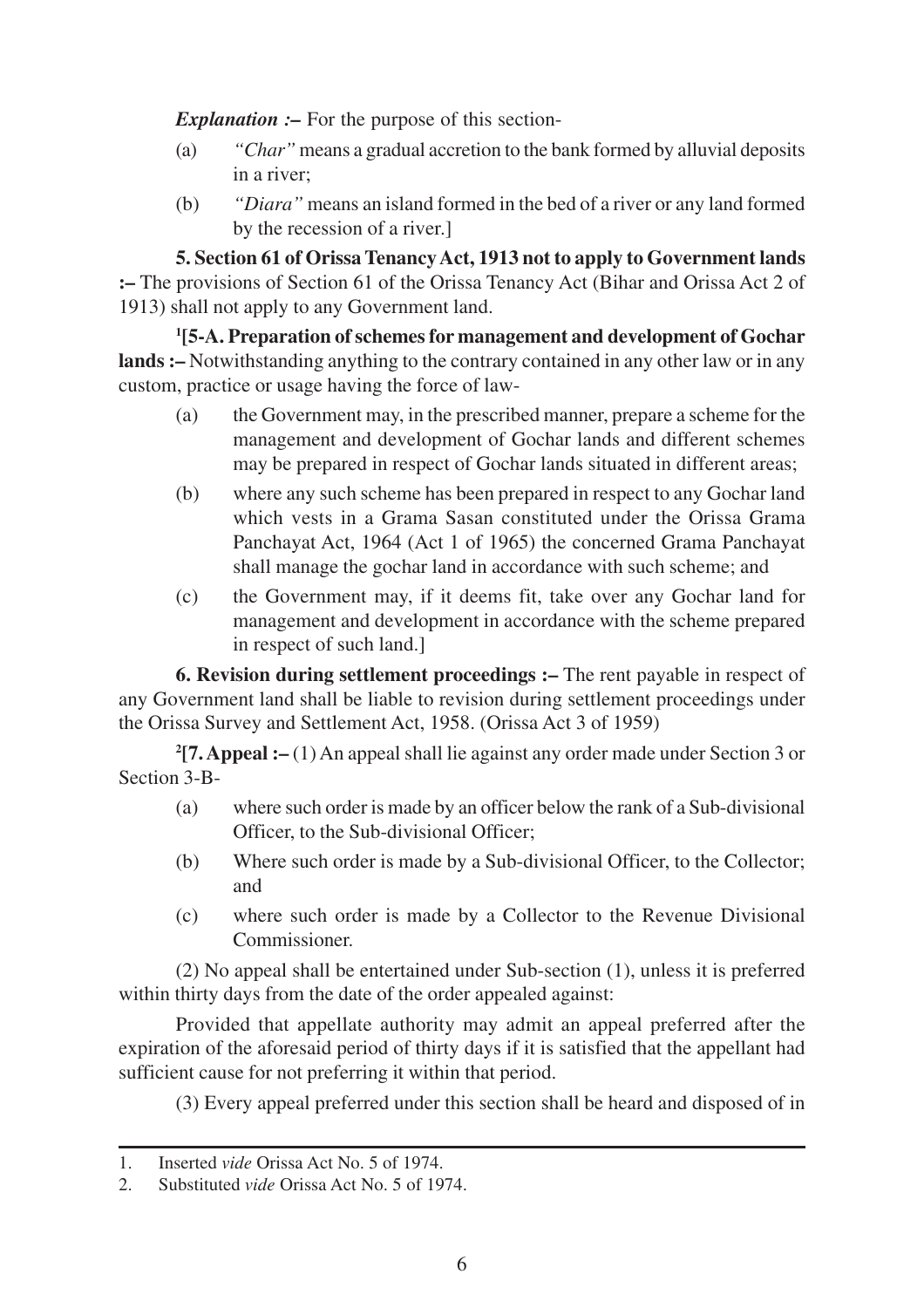such manner as may be prescribed.]

**1 [7-A. Revision :–** (1) The Collector may revise any order made under Subsection (1)<sup>2</sup> [or under Sub-section (3)] of Section 7 by a Sub-divisional Officer and the Revenue Divisional Commissioner may revise any order made under that sub-section by the Collector, if an application is made by the aggrieved person within a period of ninety days from the date of the order:

Provided that the Collector or the Revenue Divisional Commissioner, as the case may be, may admit an application under this sub-section after the expiration of the aforesaid period of ninety days if he is satisfied that the applicant had sufficient cause for not making the application within that period.

(2) All applications for revision under Sub-section (1) shall be heard and disposed of in such manner as may be prescribed.

**3** [(3) Notwithstanding anything contained in this Act or any other law, the Collector may, on his own motion or otherwise, call for and examine the records of any proceeding, in which any authority subordinate to him has passed an order under this Act, for the purpose of satisfying himself that any such order was not passed under a mistake of facts or owing to a fraud or misrepresentation or on account of any material irregularity of procedure and may pass such order thereon as he thinks fit :

Provided that no order shall be passed under this sub-section unless the person affected by the proposed order has been given a reasonable opportunity of being heard in the matter.".]

Provided that no order shall be passed under this sub-section unless the person affected by the proposed order has been given a reasonable opportunity of being heard in the matter:

**4** [Provided further that no proceeding under this sub-section shall be initiated after the expiry of fourteen years from the date of the order.]

**5 [7-B. Bar of jurisdiction of Civil Courts :–** No Civil Court shall have jurisdiction to entertain any suit or proceeding in respect of any matter which any officer or authority is empowered by or under this Act to determine and no injunction shall be granted by any Civil Court in respect of any action taken or to be taken in exercise of any power conferred by or under this Act.]

**5 [8. Delegation of power :–** The Government may by notification in the *Official Gazette* direct that any power exercisable by it under this Act shall, subject to such conditions, if any, as may be specified in the direction, be exercisable also by any authority not below the rank of a Revenue Officer.]

**6 [8-A. Power to make Rules :–** (1) The Government by notification in the *Official Gazette,* and after previous publication make rules for carrying out the provisions of this Act.

(2) In particular and without prejudice to the generality of the foregoing power,

<sup>1.</sup> Inserted *vide* Orissa Act No. 38 of 1976.

<sup>2.</sup> Inserted *vide* Orissa Act No. 18 of 1981.

<sup>3.</sup> Substituted *vide* Odisha Act No. 26 of 2013,O.G.E. No. 2206, dated 13.11.2013.

<sup>4.</sup> Substituted *vide* Orissa Act No. 38 of 1976.

<sup>5.</sup> Inserted *vide* Orissa Act No. 2 of 1990.

<sup>6.</sup> Substituted *vide* Orissa Act No. 5 of 1974.